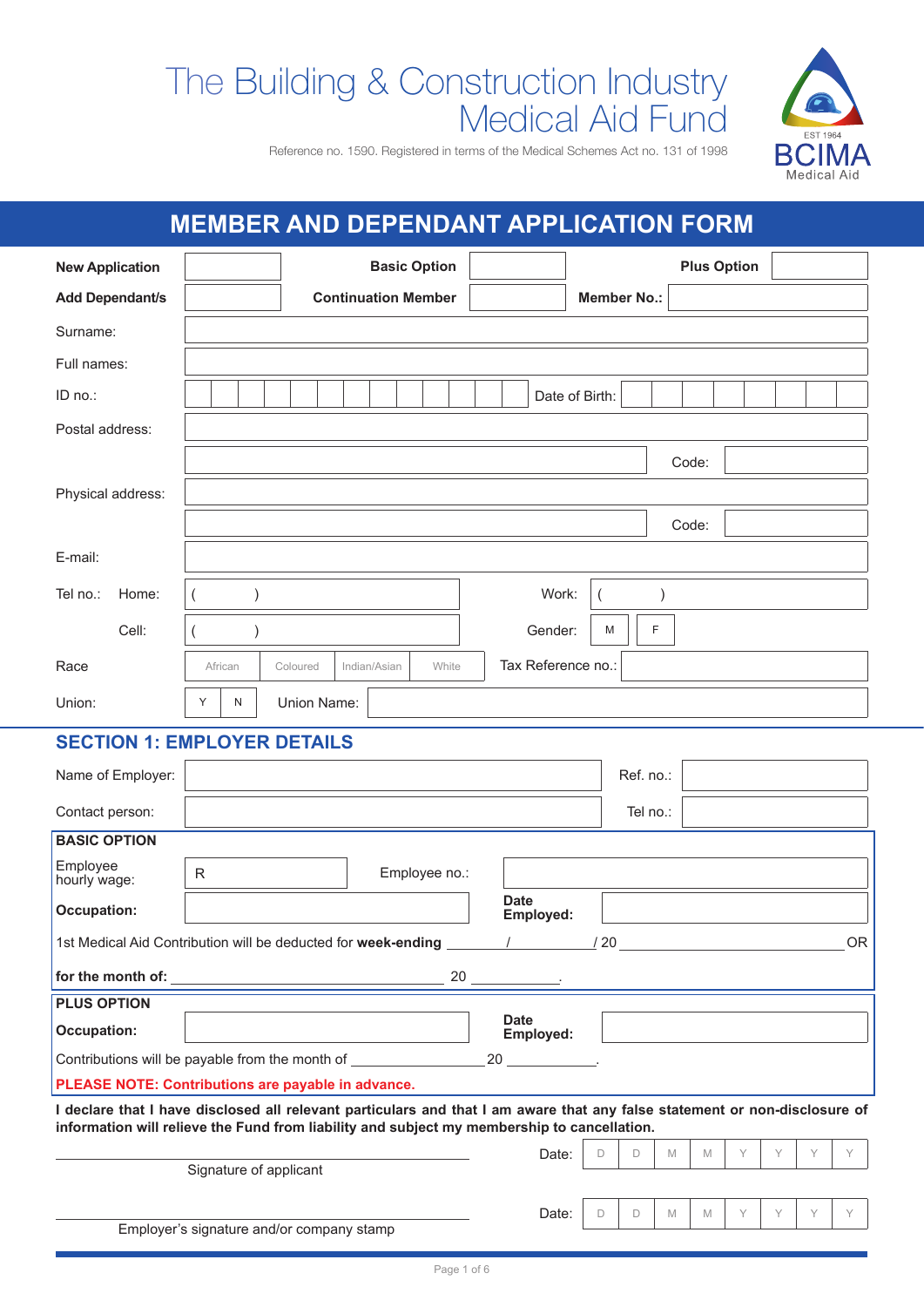# **SECTION 2: DEPENDANT DETAILS (INCLUDING SPOUSE/PARTNER)**

| Full names & surname | Race | ID no. |  |  |  |  |  | Relationship |  |  |  |
|----------------------|------|--------|--|--|--|--|--|--------------|--|--|--|
|                      |      |        |  |  |  |  |  |              |  |  |  |
|                      |      |        |  |  |  |  |  |              |  |  |  |
|                      |      |        |  |  |  |  |  |              |  |  |  |
|                      |      |        |  |  |  |  |  |              |  |  |  |
|                      |      |        |  |  |  |  |  |              |  |  |  |
|                      |      |        |  |  |  |  |  |              |  |  |  |
|                      |      |        |  |  |  |  |  |              |  |  |  |
|                      |      |        |  |  |  |  |  |              |  |  |  |

#### **Do you, your spouse or children currently suffer from any medical condition / illness?**

 $Y$  N

#### **If yes, please state below:**

| Name of beneficiary | <b>Medical Conditions</b> |
|---------------------|---------------------------|
|                     |                           |
|                     |                           |
|                     |                           |
|                     |                           |
|                     |                           |

# **SECTION 3: MEDICAL DETAILS**

**Please complete all questions in full as non-disclosure of material information could prejudice future claims made by you and/or any of your dependants.**

|                       | <b>Principal</b><br><b>Member</b> | Spouse/<br><b>Partner</b> | Dependant 1 | Dependant 2 | Dependant 3 | Dependant 4 |
|-----------------------|-----------------------------------|---------------------------|-------------|-------------|-------------|-------------|
| Height (cm)           |                                   |                           |             |             |             |             |
| Weight (kg)           |                                   |                           |             |             |             |             |
| Smoker/<br>Non smoker |                                   |                           |             |             |             |             |

**Please give the name of your General Practitioner and / or specialist, you or any of your dependants have consulted recently.**

| Name of General Practitioner / Specialist | <b>Telephone number</b> | <b>Number of years consulted</b> |
|-------------------------------------------|-------------------------|----------------------------------|
|                                           | Code                    |                                  |
|                                           | Code /                  |                                  |
|                                           | Code /                  |                                  |
|                                           | Code                    |                                  |

#### **SECTION 4: MEDICAL HISTORY**

**It is most important that the following questions be answered as thoroughly as possible. The answers to these questions will be treated as confidential. It is important to note that any medical condition, of which you are aware, not disclosed in this application, can be excluded from benefit.**

**Please advise whether you or any of your dependants suffer from, or have suffered from, or received treatment/consultation for any of the following conditions. Please ensure that you tick and complete the appropriate block/s.**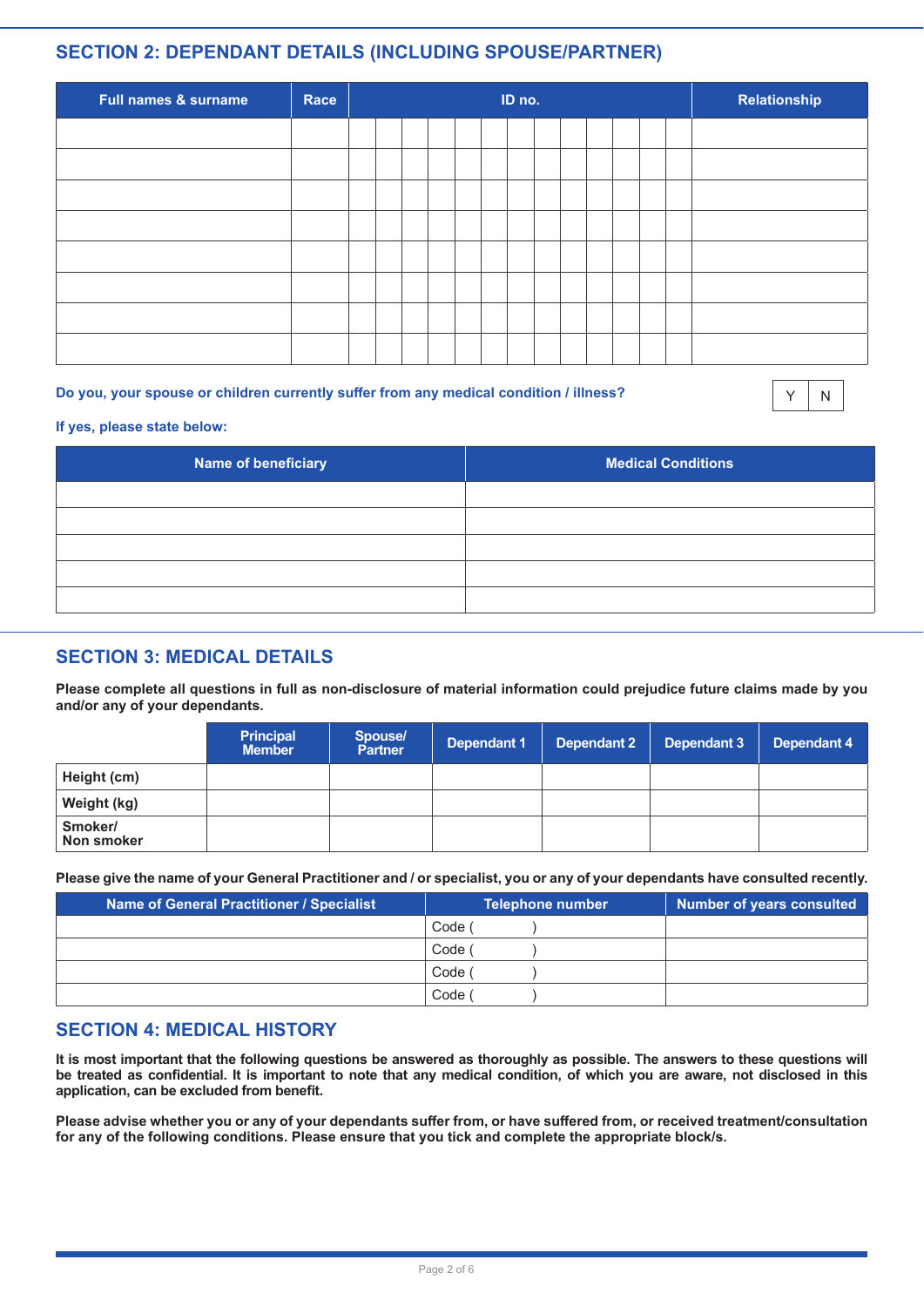#### **Yes No Name of member / dependant 1. Heart & Vascular System** High blood pressure; high cholesterol; angina; heart attack; angiogram; previous coronary artery bypass; rheumatic fever; heart murmurs; valve problems / replacement; arrhythmias – insertion of pacemakers; heart failure; stroke; varicose veins; DVTs (deep vein thrombosis); pulmonary emboli. **2. Lungs** Asthma; emphysema; chronic bronchitis; TB; chronic infections - bronchitis & pneumonia. **3. Digestive System, Gallbladder; Liver** Dyspeptic disease (heartburn; hiatus hernia; peptic ulcers; reflux); irritable bowel syndrome (spastic colon; inflammatory bowel disease e.g. CHRON'S & ulcerative colitis; chronic diarrhoea / constipation); gallstones & jaundice; hepatitis; pancreatitis; haemorrhoids; incontinence; bowel prolapse. **4. Nervous System Persistent headaches**; epilepsy; paralysis; degenerative diseases – Alzheimer's; Parkinson's; multiple sclerosis; stroke; neuralgias; ADD (attention deficit disorder). **5. Bone; Muscle & Joints** Arthritis; rheumatism; gout; back, knee or neck problems; fibromyalgia; previous fractures; deformities; degenerative muscle disease; osteoporosis; previous amputations / artificial limbs; birth defects; joint replacements. **6. Urinary Tract Infections**; stones; albumin / blood in urine; urinary incontinence; prolapsed bladder. **7. Gynaecological System** Menopause; female hormone replacement; irregular menses; infertility; breast tumours (benign / malignant); ovarian tumours; cysts; prolapsed uterus / rectum / bladder; miscarriage; caesarean section. **8. Male Genital System** Prostate problems (hypertrophy / cancer or infections); infertility; hernias – groin; scrotal swellings; testicular tumours; abnormalities of the penis. **9. Gland / Hormonal Over / under active thyroid; diabetes mellitus; Cushing's syndrome; Addison's disease;** pituitary gland abnormality. **10. Blood Anaemia;** bleeding disorders (haemophilia); leukaemia; Hodgkin's disease **11. Ear, Nose & Throat** Allergies (rhinitis, sinusitis); chronic infections (otitis, tonsillitis); nasal reconstruction; snoring; sleep apnoea; deafness – hearing aids. **12. Eyes** Poor vision; birth defects; degenerative disease (glaucoma; retinitis pigmentosa; cataracts; keratoconus); allergies – pterygiums; anticipated / previous laser surgery; artificial eyes. **13. Emotional (psychological, psychosomatic problems)** Depression; bipolar disorder; anxiety; stress; previous treatment for post-traumatic stress syndrome; eating disorders – bulimia & anorexia; mental retardation; alcoholism; drug abuse. 14. **Infections / Tropical Diseases** Sexually transmitted diseases; genital warts; HIV / AIDS; hepatitis; ME-Virus (Yuppie Flu); malaria; bilharzias; cholera; typhoid. 15. **Skin Disorders Ache**; eczema; psoriases; lesions (keloid hypertrophic scars); skin rashes; shingles; Kaposi sarcoma – tumours. 16. **Connective Tissue Disorders** Systemic lupus erythromatosis; scleroderma. **17. Teeth & Gums** Impacted molars (wisdoms); previous / current orthodontic treatment; braces; crowns; recurrent infections - gums. **18. Cancer Cysts**; growths; tumours of any kind. **19. Allergies** Are you or any of your dependants allergic to any specific type of medication (e.g. penicillin, aspirin, sulphas, morphine, NSAIDS); pollen dust; animals; specific food types (e.g. nuts). **20. Immuno-Suppressive Treatment** Have you or any of your dependants ever had or expecting to undergo an organ treatment transplant? Have you or any of your dependants ever suffered from any condition requiring Immunosuppressive treatment? **21.** Have you or any of your dependants ever received any form of physiotherapy, occupational therapy or chiropractic treatment? 22. Are you or any of your dependants pregnant? If yes - how many weeks? Please give expected date of delivery **23.** Have you or any of your dependants had any previous or pending claims for which any other party may be liable e.g. MVA (Motor Vehicle Accident) claims? If **yes**, please give details. **24.** Are you or any of your dependants expecting to undergo any medical treatment, e.g. hospitalisation, operation, specialised dentistry etc, within the next twelve months? **25.** Do you or any of your dependants have a chronic condition requiring ongoing medication? If **yes**, please give the name and dosage of all the medication you or any of your dependants are currently taking. **26.** Have you or any of your dependants ever received any medical attention of any nature, e.g., hospitalisation, operation, specialised dentistry etc, not mentioned above? **27.** Have you or any of your dependants ever appeared before a medical board in view of early retirement and declared medically unfit? **SECTION 4: MEDICAL HISTORY (Continued)**

#### **If any of the questions above have been answered yes, please supply full details below. If there is not enough space, please attach an additional page.**

|  | No   Member / Dep   Full details of the disorder, consulting Doctor, type of medication & dosage used | Date of $\vert$ treatment | Degree of<br>recovery |
|--|-------------------------------------------------------------------------------------------------------|---------------------------|-----------------------|
|  |                                                                                                       |                           |                       |
|  |                                                                                                       |                           |                       |
|  |                                                                                                       |                           |                       |
|  |                                                                                                       |                           |                       |

# **SECTION 5: PREVIOUS MEDICAL AID MEMBERSHIP**

**Please attach Certificates of Membership (from previous Medical Scheme/s) to this Application. If no certificate/s is attached, interchangeability could be forfeited.**

| Name of Previous Medical Scheme/s | <b>Membership Number</b> | Date Joined | <b>Date Terminated</b> |
|-----------------------------------|--------------------------|-------------|------------------------|
|                                   |                          |             |                        |
|                                   |                          |             |                        |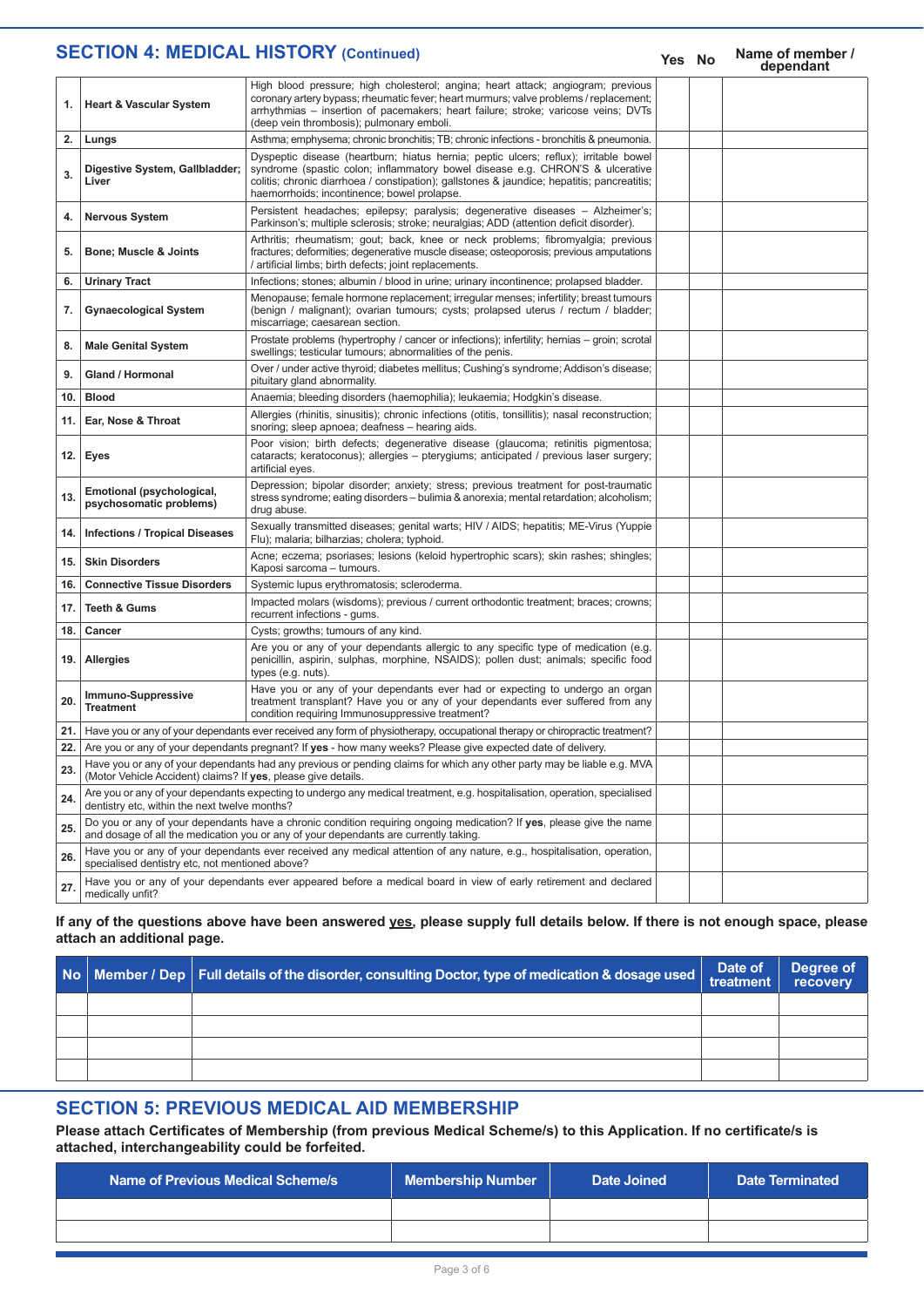## **SECTION 6: BANKING DETAILS – NEW APPLICATION**

| Name of<br>account holder:                       |                                                                                                                                                                                                                                                                                                                                                                          |
|--------------------------------------------------|--------------------------------------------------------------------------------------------------------------------------------------------------------------------------------------------------------------------------------------------------------------------------------------------------------------------------------------------------------------------------|
| Bank:                                            |                                                                                                                                                                                                                                                                                                                                                                          |
| Branch name:                                     | Branch code:                                                                                                                                                                                                                                                                                                                                                             |
| Account no.:                                     |                                                                                                                                                                                                                                                                                                                                                                          |
| Account type:                                    | Cheque/Current<br>Savings<br>Transmission                                                                                                                                                                                                                                                                                                                                |
|                                                  | PLEASE REMEMBER TO ATTACH PROOF OF BANK DETAILS WHEN SUBMITTING THIS FORM. (CANCELLED CHEQUE,<br><b>BANK LETTER, OR BANK STATEMENT)</b>                                                                                                                                                                                                                                  |
|                                                  | Y<br>D<br>Y<br>Y<br>Y<br>Date:<br>D<br>M<br>M                                                                                                                                                                                                                                                                                                                            |
|                                                  | Authorised signature<br><b>DISCLAIMER:</b> It is the member's responsibility to advise the<br>administrator in writing of any change in banking details. Neither<br><b>BCIMA Claims</b><br>Y<br>Y<br>Y<br>D<br>M<br>Y<br>D<br>M<br>the Fund nor its Administrators will be held liable should an incorrect<br>Dept. Date:<br>amount be credited under any circumstances. |
|                                                  | <b>SECTION 7: METHOD OF PAYMENT FOR CONTRIBUTIONS</b>                                                                                                                                                                                                                                                                                                                    |
| Please select method of payment<br>(please tick) | Direct Payment via Cheque /<br>Debit Order<br><b>EFT Transmission</b>                                                                                                                                                                                                                                                                                                    |
|                                                  | If paying by Debit Order, please fill in the following:                                                                                                                                                                                                                                                                                                                  |
|                                                  | I / We hereby authorize the Fund to debit my / our account (wherever it may be), the amount necessary for any contributions and<br>changes in relation to this agreement, incorporating the contribution rate changes.                                                                                                                                                   |
| Name of<br>account holder:                       |                                                                                                                                                                                                                                                                                                                                                                          |
| Name of Bank:                                    |                                                                                                                                                                                                                                                                                                                                                                          |
| Branch name:                                     | Branch code:                                                                                                                                                                                                                                                                                                                                                             |
| Account no.:                                     |                                                                                                                                                                                                                                                                                                                                                                          |
| Account type:                                    | Cheque/Current<br>Transmission<br>Savings                                                                                                                                                                                                                                                                                                                                |
|                                                  | Y<br>D<br>M<br>Υ<br>D<br>M<br>Date:                                                                                                                                                                                                                                                                                                                                      |
|                                                  | Authorised signature                                                                                                                                                                                                                                                                                                                                                     |

#### **SECTION 8: THE BUILDING & CONSTRUCTION INDUSTRY MEDICAL AID FUND DECLARATION**

- 1. The Building & Construction Industry Medical Aid Fund, hereafter referred to as "the Fund", confirms that your and your dependants' personal details and medical information shall be kept confidential and the Fund shall take all reasonable steps to comply with the provisions of any legislation applicable to the protection of your and your dependants' personal information.
- 2. The Fund confirms that your and your dependants' identifiable information (personal and health information) will neither be used for purposes of related company business nor sold for commercial purposes.
- 3. The Fund confirms that it has data security measures in place, including restricted access to your and your dependants' data, data back-up systems and data recovery systems.
- 4. The Fund shall take all reasonable steps to ensure that all staff within the Fund and all third parties who have access to beneficiary information for the purpose of data transfer and management, Fund administration, managed care agreements and compliance with applicable legislation, keep the personal information of beneficiaries confidential and comply with applicable legislation.
- 5. The Fund confirms it has granted access to certain persons within the Fund and its contracted third parties to your and your dependants' personal and health information. The use of relevant personal information and/or personal health information provided is for the following purposes: verifying your identity; processing your application for membership; administration of your medical Fund membership; membership verification and eligibility checking; assessment, processing and reimbursement of claims for medical expenses; determining your entitlement to benefits; underwriting or risk assessments; providing relevant information to a healthcare provider who requires this information to provide a healthcare service to you or any of your dependants; providing managed care services to you or any of your dependants; sharing your information with service providers, including electronic switching houses, for the purpose of processing it and rendering services to you such as electronic submission of claims to us; risk management practices; fraud prevention and detection, audit and record keeping purposes; compliance with applicable legal and regulatory requirements; population of the beneficiary registry as required by the Council for Medical Schemes and the Department of Health; collection of monies owed by you or healthcare providers to us; statistical analysis (this will always be on an anonymous basis, which means that data about you that is relevant to the analysis is used but it is not linked to your name or membership number).
- 6. In the event of a breach of confidentiality, the Fund shall assume responsibility if the Fund is at fault and will manage the breach according to its internal protocols and disciplinary procedures.
- 7. The Fund will ensure that underwriting is applied to all members in a consistent and equitable manner.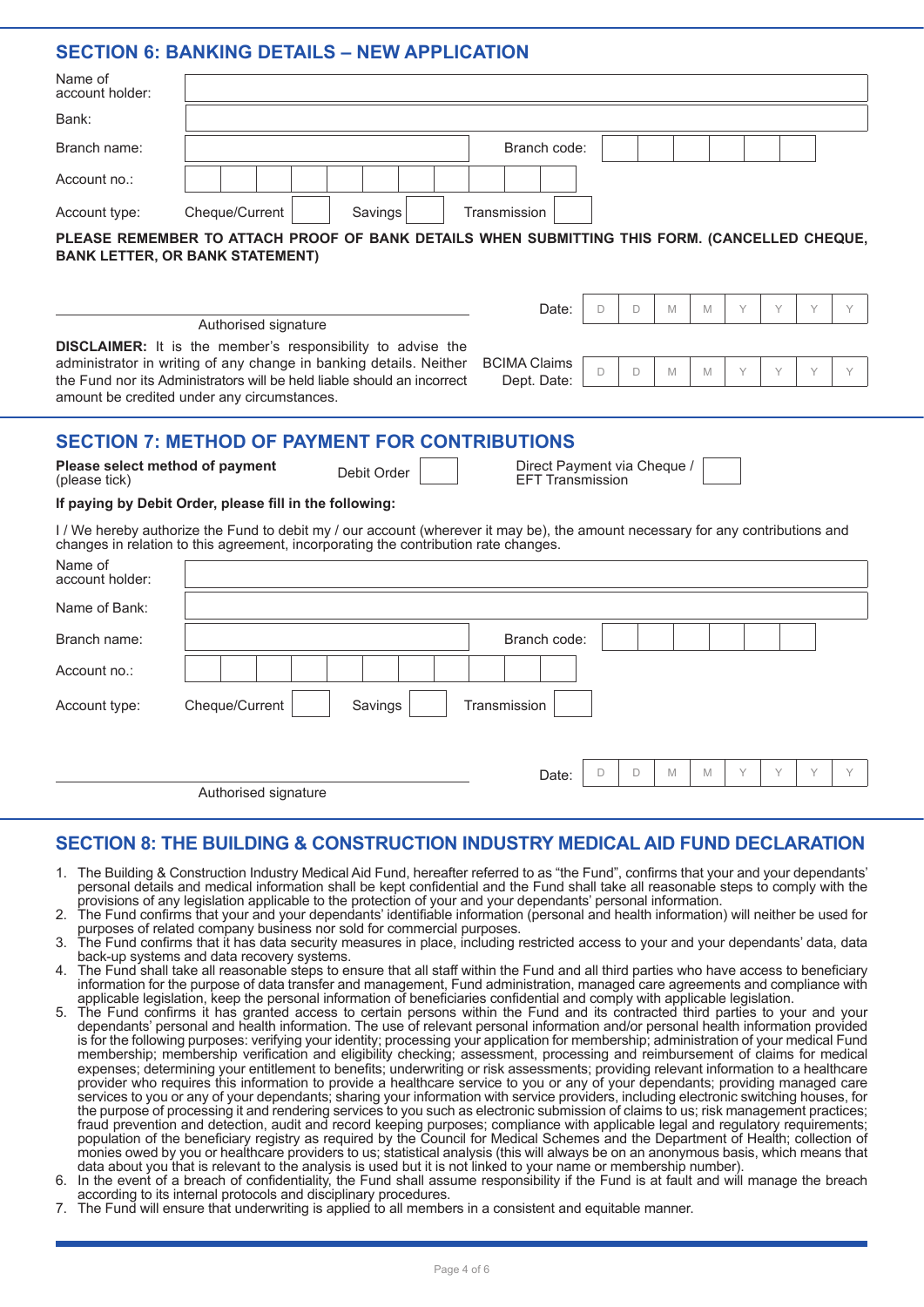## **SECTION 9: MEMBER ACKNOWLEDGEMENT AND DECLARATION**

Please read the declarations below carefully. These contain acknowledgements of fact that may impact on your rights. These declarations must be read in conjunction with the rules of The Building & Construction Industry Medical Aid Fund (hereafter referred to as "the Fund"), and the Medical Schemes Act No. 131 of 1998 (hereafter referred to as "the MSA"), and all these provisions shall be binding on you and your dependants. Please tick the boxes to acknowledge that you have read each declaration:

- 1. I, the undersigned hereby apply for membership of The Building & Construction Industry Medical Aid Fund and agree that all answers and information contained in this application completed by me or by any other person / s will be the basis of the proposed agreement.
- 2. I warrant that the contents of this application are true, correct and complete. No cover will be granted unless The Building & Construction Industry Medical Aid Fund specifically notifies me in writing of their acceptance of the risk, or on receipt of a valid membership card. Failure to comply with any of the terms and conditions of the agreement shall render the agreement null and void.
- 3. I agree to abide by and undertake to familiarise myself with the rules of the Fund as amended from time to time and grant my employer the right to deduct from my remuneration any amounts (including members portions) outstanding by myself to The Building & Construction Industry Medical Aid Fund. I further grant my employer the right to pay such monies over the Fund.
- 4. I understand that the Fund will not be liable for reimbursement in respect of health services obtained for any pre-existing conditions, unless the details are fully disclosed, which may be subject to waiting periods and condition specific exclusions in accordance with the Medical Schemes Act (No. 131 of 1998).
- 5. I agree to notify the Fund within 30 days in the event that any alternation in the circumstances on which the assessment of their risk is based, occurs between the date of this application and the date of their acceptance of the risk.
- 6. I (the member) acknowledge that it is my sole responsibility as a member to ensure that the monthly premium is received by the Fund. Furthermore, I understand that I will be liable for any legal costs incurred in the recovery of any amount owing to the Fund on the attorney and own client scale.
- 7. I declare that neither the applicant nor any of his / her dependant/s are beneficiaries of another registered medical Fund, on the date of registration with The Building & Construction Industry Medical Aid Fund.
- 8. I understand that once I am enrolled as a member I may not terminate my membership voluntarily and that membership may only be terminated once I leave my current employment, or I am eligible to become a member of another medical Fund of which my spouse is a principal member.
- 9. I hereby give the fund permission to communicate to me by SMS or Email.
- 10. I declare that I have disclosed all particulars relevant to this application and that I am aware that any false statement or non-disclosure of information will relieve the Fund from liability and subject my membership to cancellation. I warrant that I am authorised to sign on behalf of my dependant/s. If I am illiterate, I confirm that the content of this application form and the implications thereof have been read and explained to me.
- 11. I also authorise any doctor or other person, who may be in possession of or hereafter acquire information about my health or the health of my dependants, to disclose the information to the Fund and its contracted third parties, provided such information shall be treated as confidential at all times. I confirm that I have the required consent of my dependants to share information of such dependants with the Fund and its contracted third parties.
- 12. I understand that my confidential health and personal information will only be used for the purposes as outlined by the Fund on the application form and any deviation from this constitutes a breach of confidentiality.
- 13. In the event that the Fund wishes to use my (or my dependants') confidential information for purposes other than those outlined in the application form, the rules of the Fund and the MSA, the Fund is required to obtain further consent from me (or my dependants).
- 14. I agree to inform the Fund of any changes in my or my dependants' personal status, as required by the Fund rules, within 30 days of the change in circumstances.
- 15. I shall ensure that the Fund is at all times in possession of accurate and up-to-date information about my dependants and I as it may impact on the assessment of my application for membership, the administration of my membership, payment of claims and communication by the Fund with me.
- 16. I acknowledge that my dependants and I may have access to our personal information held by the Fund and request the Fund to correct any inaccurate information as prescribed by applicable legislation.
- 17. I further acknowledge that the personal information of my dependants and I shall be retained as part of the records of the Fund for as long as it is required by the Fund for lawful purposes, as may be required by applicable legislation and for historical, statistical or research purposes subject to the requirements of applicable law.
- 18. If any of my dependants or I have any concern about the processing of our personal information, we can raise the matter with the Fund by contacting the Principal Officer.
- 19. I agree that contribution late joiner penalties may apply to my adult dependants 35 years and older if they have not been a member or a dependant of any previous medical Fund(s) or existing dependant at time of registration.
- 20. I consent to all conversations between myself and the Fund or its contracted third parties being recorded.
- 21. I confirm that I have received a copy of the current Member Benefit Guide and understand the contents therein.
- 22. I confirm that I am familiar with the terms of this agreement, being the conditions, limits and benefits of the Fund.
- 23. I hereby guarantee that as the main member of the Fund, to the extent that it may be required by law, that I have received the necessary consent from my dependants to access and view their healthcare claims made on my membership and deal with all matters relating to their claims on my membership as set out in this section.
- 24. I confirm that I am aware that my contribution will be calculated on my gross monthly/hourly income, including all allowances, but excluding overtime.

| Date: |  |  | Ą, |  |  |  |  |  |
|-------|--|--|----|--|--|--|--|--|
|-------|--|--|----|--|--|--|--|--|